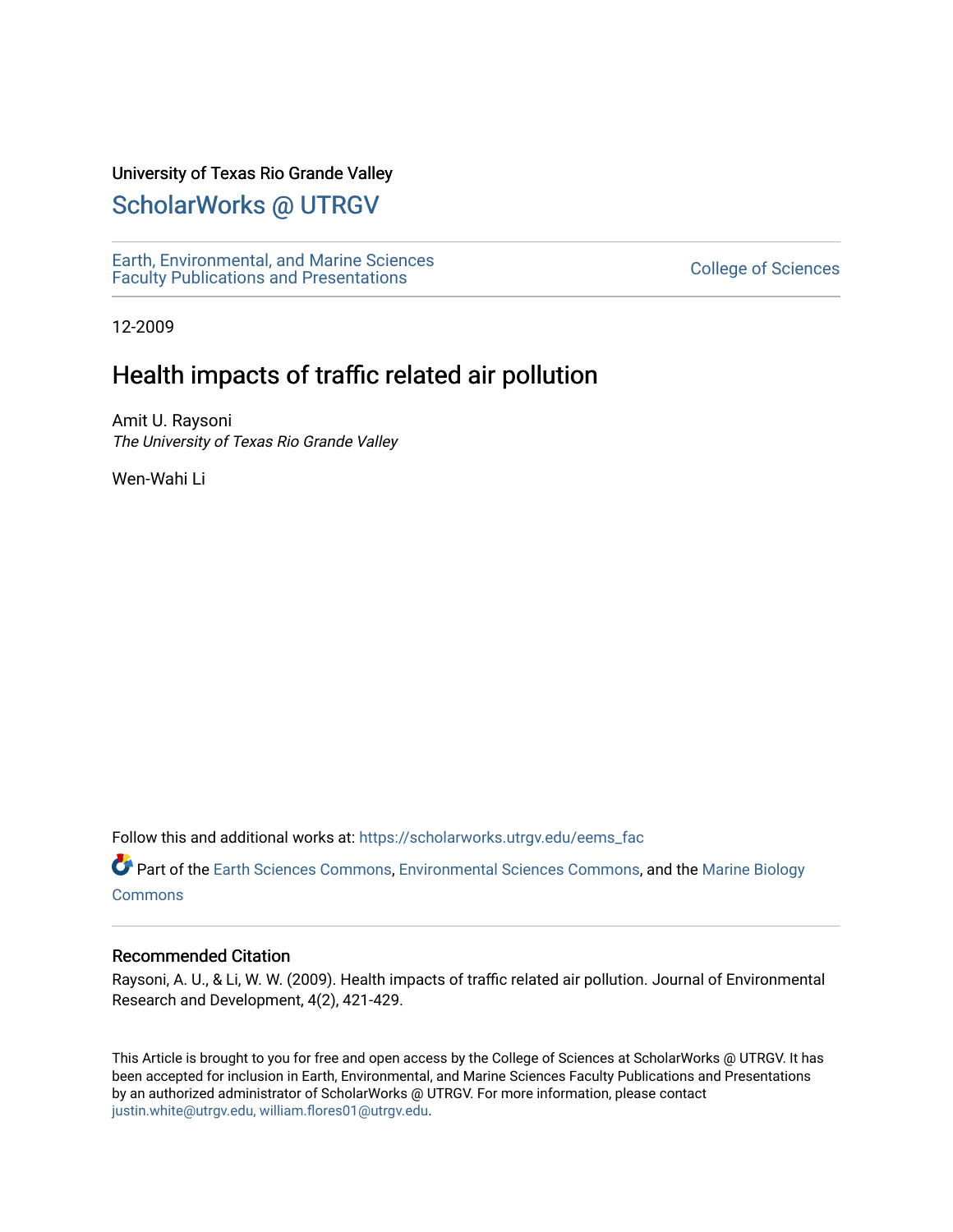*Review Paper (NS-1)*

# **HEALTH IMPACTS OF TRAFFIC RELATED AIR POLLUTION**

# **Amit U. Raysoni\*1 and Wen-Whai Li1, <sup>2</sup>**

- 1. Department of Environmental Science and Engineering Ph.D. Program, The University of Texas at El Paso, El Paso, Texas 79968, (USA)
- 2. Department of Civil Engineering, The University of Texas at El Paso, El Paso, Texas 79968, (USA)

*Received July 20, 2009 Accepted December 04, 2009*

# **ABSTRACT**

Ambient air pollution can be a serious cause of concern for any community. Anthropogenic ambient air pollutants can emanate from industries, traffic, geological sources and domestic heating and cooking. However, studies have shown that traffic related air pollution can have far more detrimental health effects than non-combustion sources. These adverse health effects are most profound in sensitive populations like the elderly and young children. The World Health Organization (WHO) attributes more than 300 million deaths every year to ambient air pollution. The WHO's Air Quality Guidelines (AQG) and the United States Environment Protection Agency's (USEPA) National Ambient Air Quality Standards (NAAQS) provide specific ambient air quality standards for several air pollutants. This review paper describes some of the criteria air pollutants (as designated by USEPA) like particulate matter, nitrogen dioxide, and carbon monoxide. Short and long term exposures to these pollutants can lead to cardiovascular, respiratory morbidity and premature death in some cases. In the elderly population, exposure to particulate matter has shown an increase in cases of atherosclerosis, irregular heartbeats, emphysema and onset of myocardial infarction. Young children are particularly vulnerable to damaging effects of traffic air pollutants. Children's lungs are in the process of development and their airway exposure per unit time is more than adults. Also, their defense mechanisms are evolving, thereby, raising their susceptibility to air pollution. In young asthmatic children, exposure to high levels of particulate matter has led to the exacerbation of their asthma. High levels of nitrogen dioxide have shown a decrement in the lung function of young children. This leads to increased rates of school absenteeism, greater use of asthma medications, emergency room visits and hospital admissions. Elucidating the various health effects of traffic pollutants on these sensitive populations is another focal point of this paper.

**Key Words :** Traffic, Air Pollution, Health, Particulate Matter, Nitrogen Dioxide, Carbon Monoxide, Asthma, Children

**<sup>\*</sup>** Author for correspondence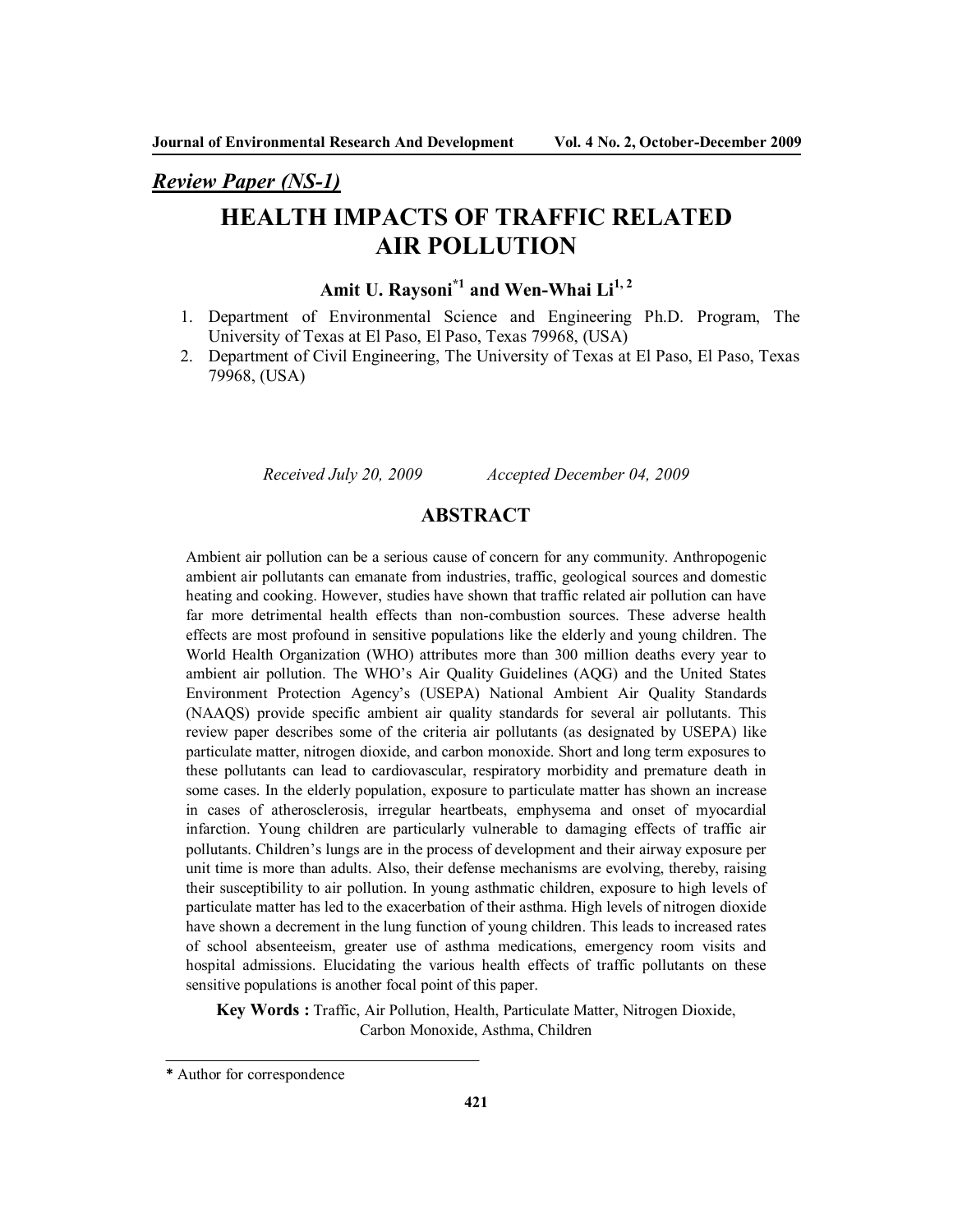# **INTRODUCTION**

A plethora of air quality and epidemiological studies have shown an acute association between ambient air pollutants like particulate matter (PM), carbon monoxide (CO), nitrogen dioxide  $(NO<sub>2</sub>)$  etc. and adverse health effects**<sup>1</sup>** . These adverse health effects are most profound in sensitive populations like the elderly with cardiovascular problems and asthmatic children.

Anthropogenic ambient air pollutants can emanate from traffic, heavy industries, geological sources and domestic heating and cooking. However, of all the above mentioned sources, traffic related pollution is known to have far more detrimental health effects than non-combustion sources**<sup>2</sup>** . Road traffic is one of the major sources for air pollutants such as  $NO<sub>2</sub>$ , CO, PM and volatile organic compounds (VOCs). **<sup>3</sup>** Many researchers e.g. Briggs et.al, (1997); Wrobel et.al, (2000) **4, 5** have attributed more than 50% of PM emissions to traffic. The United Kingdom Department of Transportation  $(2002)^6$ , in one of their investigatory reports, found that 80% of all PM pollution in London was from road traffic. As such, traffic related air pollution can be a major cause of concern for any community.

## **Objectives**

The objective of this research paper is to succinctly describe the various traffic related air pollutants and elucidate their detrimental health impacts on sensitive populations. This research paper also describes a few international case studies which have attributed high levels of traffic pollutants to the health of the community in question.

#### **Particulate Matter**

Particulate matter or PM is a complex and heterogeneous mixture of solid and liquid particles suspended in air. Particulate pollutants are made up of a number of components such as acids (nitrates and sulfates), organic chemicals, and soil and dust particles.

Particulate matter comes in various sizes and varies chemically in space and time**<sup>7</sup>** . The size distribution of PM in ambient air is trimodal, including coarse particles, fine particles and ultrafine particles. In air quality and epidemiological studies, size-selective sampling of PM is conducted to collect particles below, above or within a specified aerodynamic range. Particle size is normally defined to a 50% cut point at a specific aerodynamic diameter. This size selective sampling relates to inhalation and deposition of these particles in the lungs, sources and levels of toxicity**<sup>8</sup>** .

Coarse particles  $(PM_{10-2.5})$  are larger than 2.5 µm but smaller than 10µm in diameter. They are also generally defined as the difference between  $PM_{10}$  and  $PM_{2.5}$  mass concentrations**<sup>9</sup>** . They generally arise from natural sources like wind-blown soil, pollen, non-exhaust vehicle emissions or from construction and quarrying activities. Fine particles are particles 2.5µm or smaller in diameter. The primary sources of fine particulate pollution are forest fires, burning of biomass, the reaction of gases in air when emitted from power plants, industries and automobiles**<sup>10</sup>** .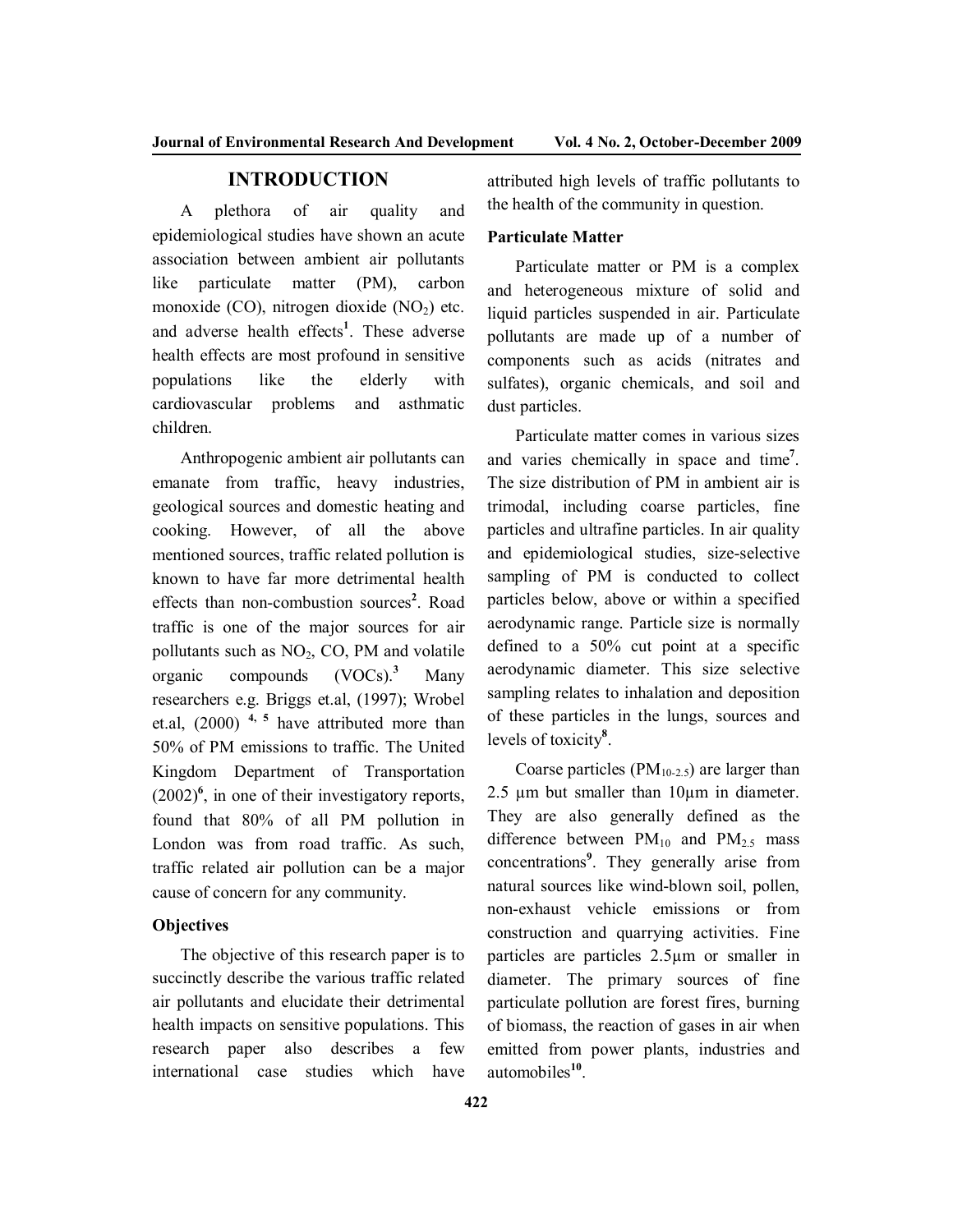

**Fig 1 :** Particulate matter air pollution size distribution (Source: Brook et.al, 2004).

**Fig. 1** shown above characterizes PM based on size. PM  $\leq 10 \mu m$  (PM<sub>10</sub>) can enter the human extra thoracic and upper tracheobroncial region, whereas  $PM_{2.5}$  is the size fraction that can reach the small airways and alveoli.

# **Traffic Air Pollution and Lung Function in Children**

Children are especially susceptible to the harmful effects of traffic air pollution. High levels of PM and  $NO<sub>2</sub>$  have shown to impact their lung function. Lung growth in children is a complex process guided by precisely timed sequence of chemical messages. Many of these pollutants have the potential to interfere with the signaling pathways**<sup>11</sup>** . There are 24 million alveoli at birth. This increases to 267 million at 4 years and 600 million by adulthood. The air epithelium of growing children is more susceptible to these pollutants<sup>11</sup>.

#### **Health Implications of PM2.5**

Fine particles are considered more toxic because they include nitrates, sulfates, acids, metals adsorbed onto their surfaces.  $PM_{2.5}$ can also be breathed more deeply into the lungs (as mentioned above), penetrate more readily into indoor environments and are transported over great distances**<sup>12</sup>** .

Pope and Dockery (2006) have summarized the detrimental impacts of particulate pollution on human health, especially for a young vulnerable population like children<sup>13</sup>. Children's exposure to particulate pollution is very different from adults. Children's lungs are in the process of development and the higher metabolic rate of children results in a higher breathing rate**<sup>14</sup>** . Children are also more active than adults which results in a higher intake of air into their lungs as compared to adults**<sup>15</sup>** . A higher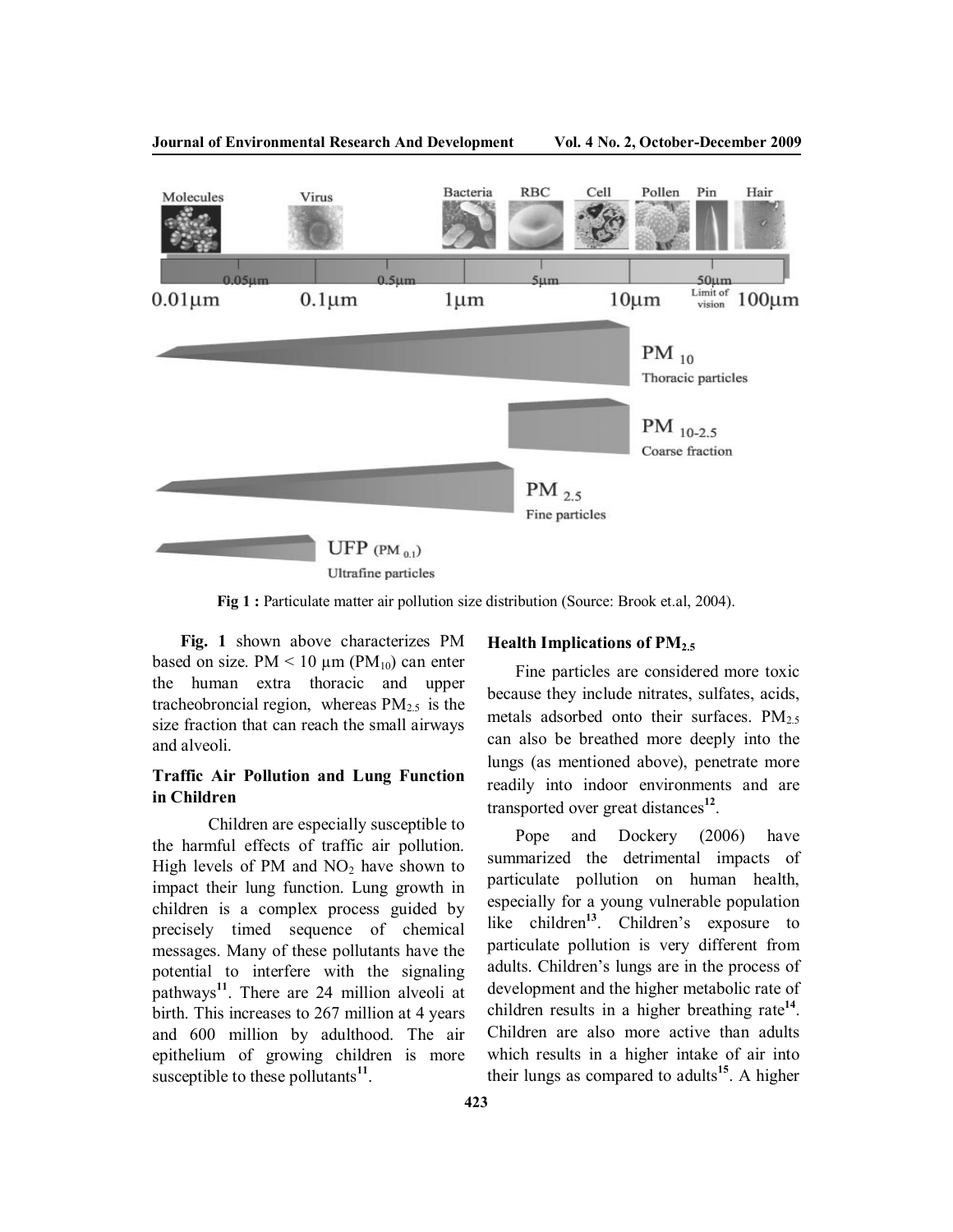intake of air means that more ambient air pollutants enter the lungs. During exercise, the deposition of fine particles in the lungs of children increases five-fold than during rest time.

This increases the exposure of the airway per unit time**<sup>16</sup>** . This results in more particulate pollutants entering and depositing in their lungs. Activities like PE can increase their breathing rates, thereby increasing their particulate pollution exposure as compared to adults. Children's defense mechanisms are still evolving thereby raising their susceptibility to particulate air pollution<sup>17</sup>. Also, infants and young children have a higher resting metabolic rate of oxygen consumption per unit body weight than adults. This is because they have a larger surface per unit body weight. Children have a smaller lung surface area/kg as compared to adults. Thus ambient air pollutants can impact the lung tissues in children much more than adults<sup>18</sup>. Also, on the basis of body weight, the volume of air passing through the lungs of a resting infant child is twice that of a resting adult. Hence, the infant child's lungs are exposed to twice the amount of ambient air pollutants than adults. Air pollutants may cause massive irritation in the narrower airways of young children.

Inhalation of fine particulate air pollution creates and exacerbates both pulmonary and systemic inflammation and oxidative stress, leading to direct vascular injury, atherosclerosis and autonomic dysfunction<sup>19</sup>.

 Buildup of atherosclerotic plaque, measured by the carotid intima-media thickness, is higher in communities with higher mean PM<sub>2.5</sub> concentrations<sup>20</sup>. A study from Germany published in 2004 in the New England Journal of Medicine found an

association between exposure to traffic and the onset of myocardial infarction within one hour afterward**<sup>21</sup>** . An increase in the risk of myocardial infarction and the time spent in cars, on public transportation, on motorcycles was observed. The researchers studied 691 subjects of nonfatal myocardial infarction. These subjects were the hospitalized survivors of non-fatal myocardial infarction between 25-74 years of age. The time of onset of myocardial infarction was defined as the time of the onset of chest pain (angina pectoris) that lasted at least 20 minutes and was not relieved by the administration of nitrates, or the generation of Q waves on the electrocardiogram or elevated levels of certain enzymes.

The results showed that exposure to traffic were more frequent on the day of the onset of the myocardial infarction than during the previous three days (469 person hours with exposure to traffic). Also, one hour before the onset of the myocardial infarction, exposure to traffic was twice as frequent as any other time. The research did not pinpoint on any one specific pollutant that would have aggravated the situation that led to myocardial infarction.

## **NO<sup>2</sup>**

 $NO<sub>2</sub>$  is a gaseous air pollutant. It is one of the nitrogen oxides  $(NO_x)$ , a group of air pollutants produced from combustion sources. The presence of  $NO<sub>2</sub>$  is mainly due to traffic**<sup>22</sup>** . The primary emission of nitrogen oxides from vehicles is largely nitrogen monoxide (NO). Formation of  $NO<sub>2</sub>$  from NO occurs after emissions and depends on the level of ozone.  $NO<sub>2</sub>$  is normally used as an indicator of motor vehicle exhaust because it is easy to measure and environmental air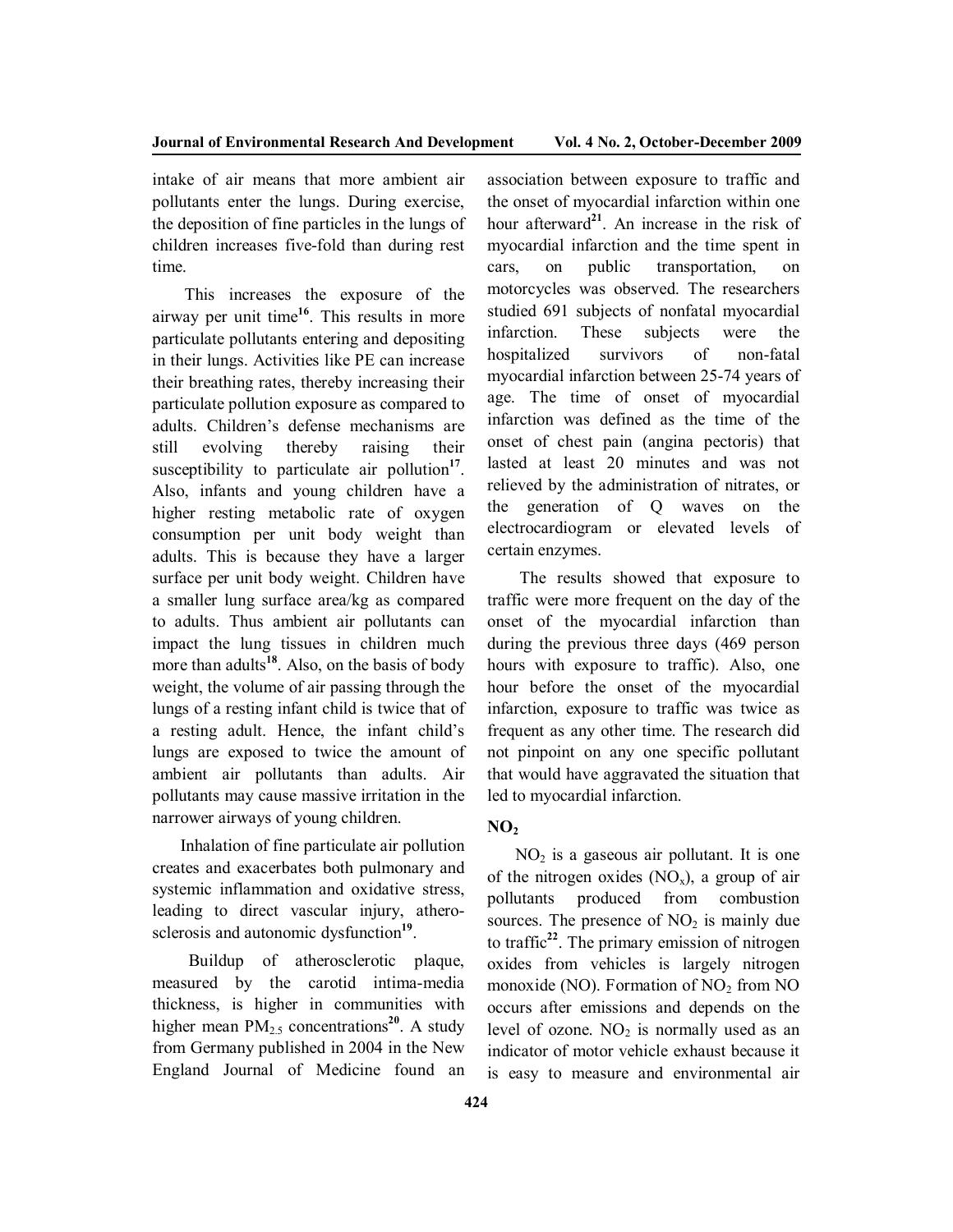quality standards for  $NO<sub>x</sub>$  are based on  $NO_2^{23}$ .

#### **Health effects of NO<sup>2</sup>**

Exposure to  $NO<sub>2</sub>$  may decrease lung function and increase the risk of respiratory problems, particularly in asthmatic children. Short-term exposure to peak levels can increase respiratory allergic reactions**<sup>15</sup>** . Populations living close to busy roads are particularly susceptible to  $NO<sub>2</sub>$  pollution<sup>3.</sup>

#### **Carbon monoxide**

CO is a colorless, odorless gas that is formed due to the incomplete combustion of carbon. It is a component of motor vehicle exhaust. Areas with high traffic congestion normally see higher levels of CO. As per the USEPA, in most urban areas, 85 to 95 percent of all CO emissions emanate from motor vehicles<sup>24</sup>.

# **Health Impacts of CO**

Short term and long term exposure to carbon monoxide can have cardiovascular and central nervous system effects in humans. Lower levels of CO are known to have caused heart disease like angina and congestive heart failure. Carbon monoxide can reduce oxygen delivery to the various organs of the body like heart, brain and other tissues. High levels of CO can lead to vision and cognitive problems, reduced manual dexterity and a decrement in performing complex tasks. At very high levels, CO can cause death. CO also contributes to the formation of smog which, in turn, can trigger serious respiratory problems<sup>24</sup>.

# **Case Studies on Health Effects due to Traffic Related Air Pollution**

Epidemiological studies have shown that children's respiratory health gets adversely affected when they live near major roads**25, 26, 27** . Gauderman et. al (2005) found that the closer the child lived to a freeway, the higher the child's asthma prevalence. Children who lived 400 meters from the freeway had an 89 percent higher risk of asthma than children living 1,600 meters away from the freeway**<sup>28</sup>** .

In another study, Van Roorbroeck et.al (2007) measured personal exposure in children to  $PM_{2.5}$ , soot and  $NO_x^{29}$ . This study was done to validate exposure classifications based on school locations. 54 children attending four different schools in the city of Utrecht, Netherlands were recruited in this study. Two of the schools were located within 100 m of a major road (one ring road and one freeway). The other two schools were at a background location. Investigations revealed that personal exposure to soot was 30% higher at the freeway school compared to its matched background school. The outdoor concentration was 52% higher at the freeway school compared to the background school.

Janssen et. al  $(2001)$  measured  $PM_{2.5}$ mass and filter reflectance and nitrogen dioxide inside and outside twenty four schools in the Netherlands. These schools were within 400 m of major roadways. The researchers found PM2.5 and soot increased significantly with truck traffic and roadway proximity. Indoor  $NO<sub>2</sub>$  was positively correlated with car traffic**<sup>2</sup>** .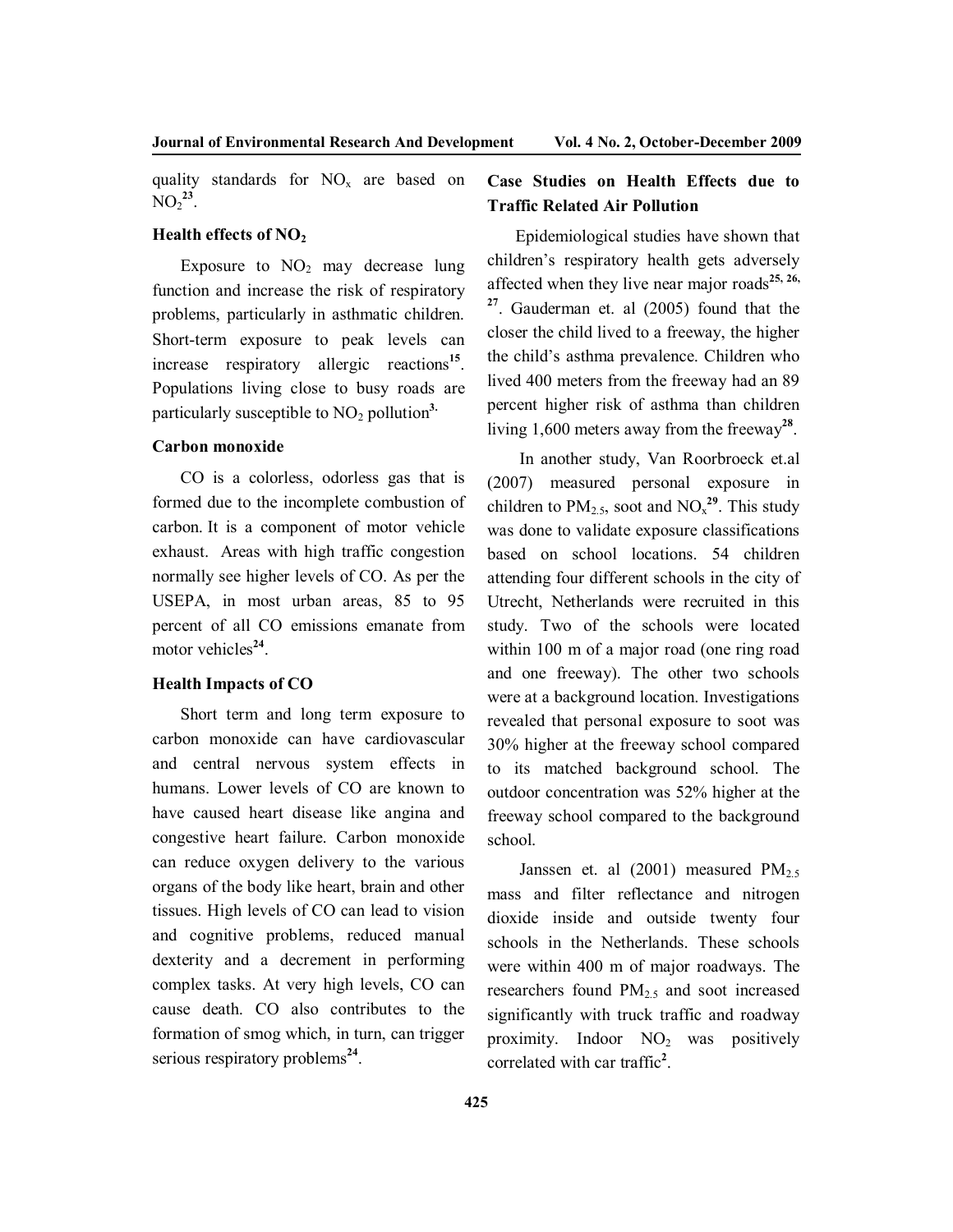pollutants like PM,  $NO<sub>2</sub>$  and CO. These standards are set by the WHO and the

# **RESULTS AND DISCUSSION**

The following table lists the ambient air quality standards for several traffic air

**Traffic Air Pollutant WHO Air Quality Guidelines EPA NAAQS Guidelines PM**<sub>2.5</sub> 10  $\mu$ g/m<sup>3</sup> - annual mean 15.0  $\mu$ g/m<sup>3</sup> - annual mean  $25 \mu g/m^3 - 24 \text{ hour mean}$  35  $\mu g/m^3 - 24 \text{ hour mean}$ **PM**<sub>10</sub>  $\vert$  20  $\mu$ g/m<sup>3</sup> - annual mean  $N/A$ 50  $\mu$ g/m<sup>3</sup> - 24 hour mean 150  $\mu$ g/m<sup>3</sup> - 24 hour mean **NO**<sub>2</sub> **40**  $\mu$ g/m<sup>3</sup> - annual mean 100  $\mu$ g/m<sup>3</sup> - annual mean  $(0.053$  PPM $)$  – annual mean  $200 \mu g/m^3 - 1$  hour mean  $N/A$ **CO** N/A  $\vert 9 \text{ ppm} (10 \text{ mg/m}^3) - 8 \text{ hour}$ N/A  $35 \text{ ppm} (40 \text{ mg/m}^3) - 1 \text{ hour}$ 

| anı<br>к |
|----------|
|----------|

USEPA**30,31** .

As is evident from the table, the ambient air quality standards by WHO are much stricter than the USEPA for all the traffic air pollutants.

As per the WHO, there exists a signification inequality in traffic air pollution exposure and related health risk<sup>32</sup>. High levels of traffic air pollution can lead to a disproportionate disease burden in communities from developing countries, especially when they cumulate with social, physical and economical factors. The mean urban PM<sub>10</sub> in India is 84  $\mu$ g/m<sup>3</sup>. As per the WHO, the Environment Burden of Disease for outdoor air pollution in India is 120, 600 deaths per year<sup>33</sup>. This is approximately three times higher in magnitude than USA where 41, 200 deaths per year are attributed to outdoor air pollution<sup>34</sup>. The mean urban  $PM_{10}$ in USA is  $24 \mu g/m^3$ .

Developing countries face problems of poverty and social deprivations. The health

effects emanating from high levels of traffic related air pollution are, many a times, neglected by policy makers.

# **CONCLUSION**

The human exposure to air pollutants can be limited by collective action at the local, state, national and international levels. Implementation of long-term policies to reduce the risks of traffic related air pollution to health would be the step in the right direction.

A report titled 'Trends in Asthma Morbidity and Mortality' published by the American Lung Association in 2006 shows that the economic cost of asthma in the United States for 2004 was \$ 16,100 million. This involved the medication costs, hospital costs, school days lost and loss of work. These figures get more complicated if even a small fraction of these costs are attributed to increase in traffic air pollution.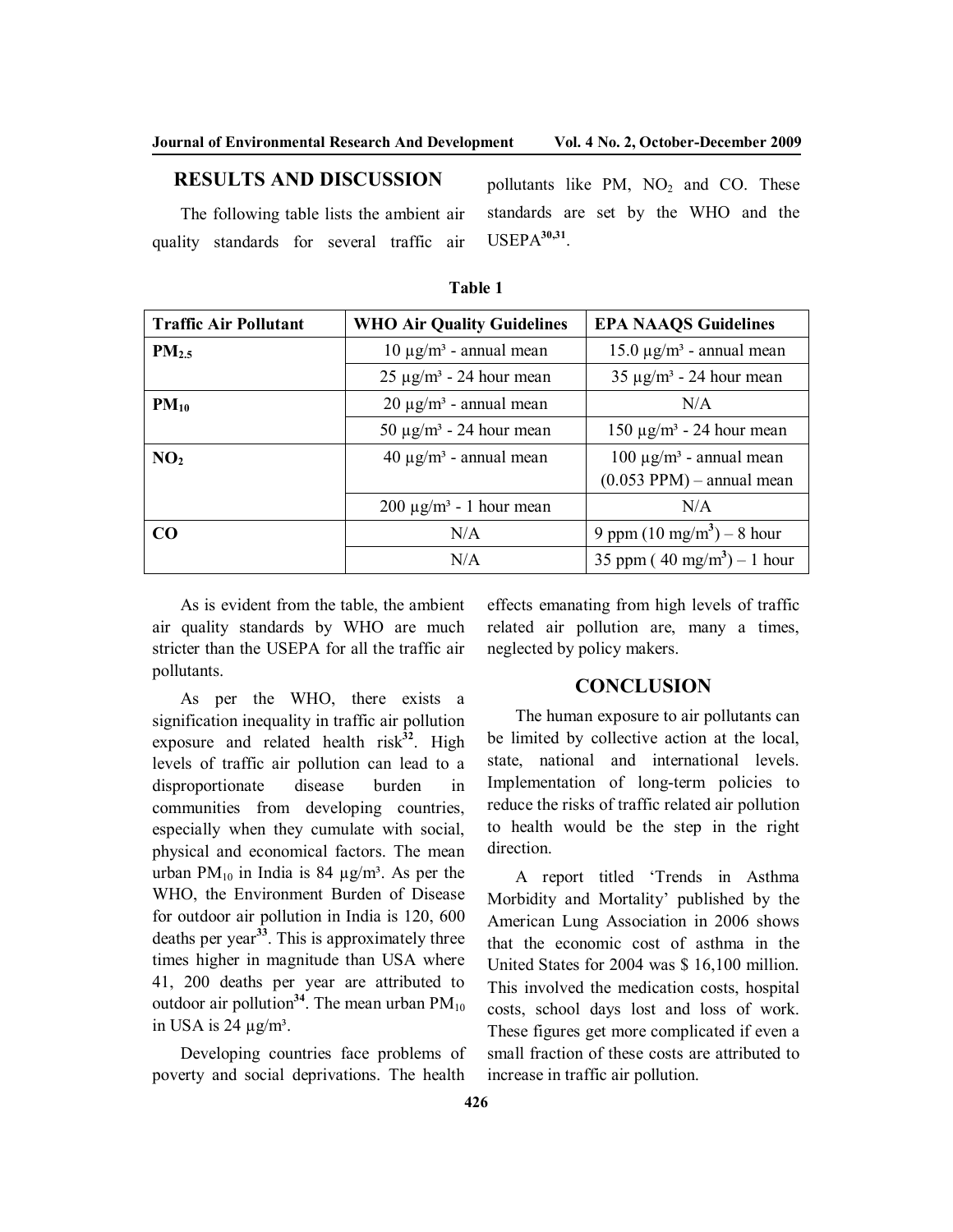#### **Journal of Environmental Research And Development Vol. 4 No. 2, October-December 2009**

Results obtained from the above case studies and hundreds of other epidemiological and air pollution case studies should help the policy makers arrive at a logical decision in regards to the imposition of stricter standards for ambient air pollution.

# **ACKNOWLEDGEMENT**

The authors would like to express their gratitude to Ms. Cynthia Conroy from the Center for Environment Resources Management, The University of Texas at El Paso (USA) for all her help, support and kindness.

### **REFERENCES**

- 1. Delfino R.J., Epidemiological evidence for asthma and exposure to air toxics: Linkages between occupational, indoor and community air pollution research, *Environmental Health Perspectives,* **110**(4), 573-589, **(2002)**
- 2. Janssen N.A.H., van Vliet P.H.N., Aarts F., Harssema H. and Brunekreef B., Assessment of exposure to traffic related air pollution of children attending schools near motorways, *Atmospheric Environment,* **35**, 3875- 3884, **(2001)**
- 3. Gilbert N.L., Woodhouse S., Stieb D.M. and Brook J.R., Ambient nitrogen dioxide and distance from a major highway', *The Science of the Total Environment,* **312**, 43-46, **(2003)**
- 4. Briggs D.J., Collins S., Elliott P., Ficher P, Kingham S. and Lebret E., Mapping urban air pollution using GIS: A regression-based approach, *International Journal of Geographic Information Sciences,* **11,** 699-718, (**1997**)
- 5. Wrobel A., Rokita E. and Maenhaut W., Transport of traffic-related aerosols in urban areas, *Science of the Total Environment,* **257,** 199-211, **(2000)**
- 6. Department of Transport (UK)., Sources of Particulate Matter in Urban Areas, TRAMAQ, Project UG 250, (**2002)**
- 7. Brook R.D., Franklin B. and Cascio W., Air Pollution and Cardiovascular Disease: A Statement for Healthcare Professionals from the Expert Panel on Population and Prevention Science of the American Heart Association, *Circulation - Journal of the American Heart Association* **109,** 2655-2671, **(2004)**
- 8. Chow J.C., Measurement methods to determine compliance with ambient air quality standards for suspended particles, *Journal of Air and Waste Management Association,* **45**, 320-382, **(1995)**
- 9. NAAQS: National Ambient Air Quality Standards for Particulate Matter, Proposed Rule, Fed. Register. **71**(10), 2620-2708, **(2006)**
- 10. http://www.epa.gov/oar/particlepollutio n Accessed on September 23, **(2008)**
- 11. Trasande L. and Thurston G.D.., The role of air pollution in asthma and other pediatric morbidities, *Journal of allergy and Clinical Immunology,* **115,** 689- 699, **(2005)**
- 12. Wilson W.E. and Suh H.H., Fine particles and coarse particles: Concentration relationships relevant to epide-miological studies, *Journal of Air and Waste Management Association,* **47,** 1238-1249, **(1997)**
- 13. Pope C.A. and Dockery D.W., Health effects of fine particulate air pollution.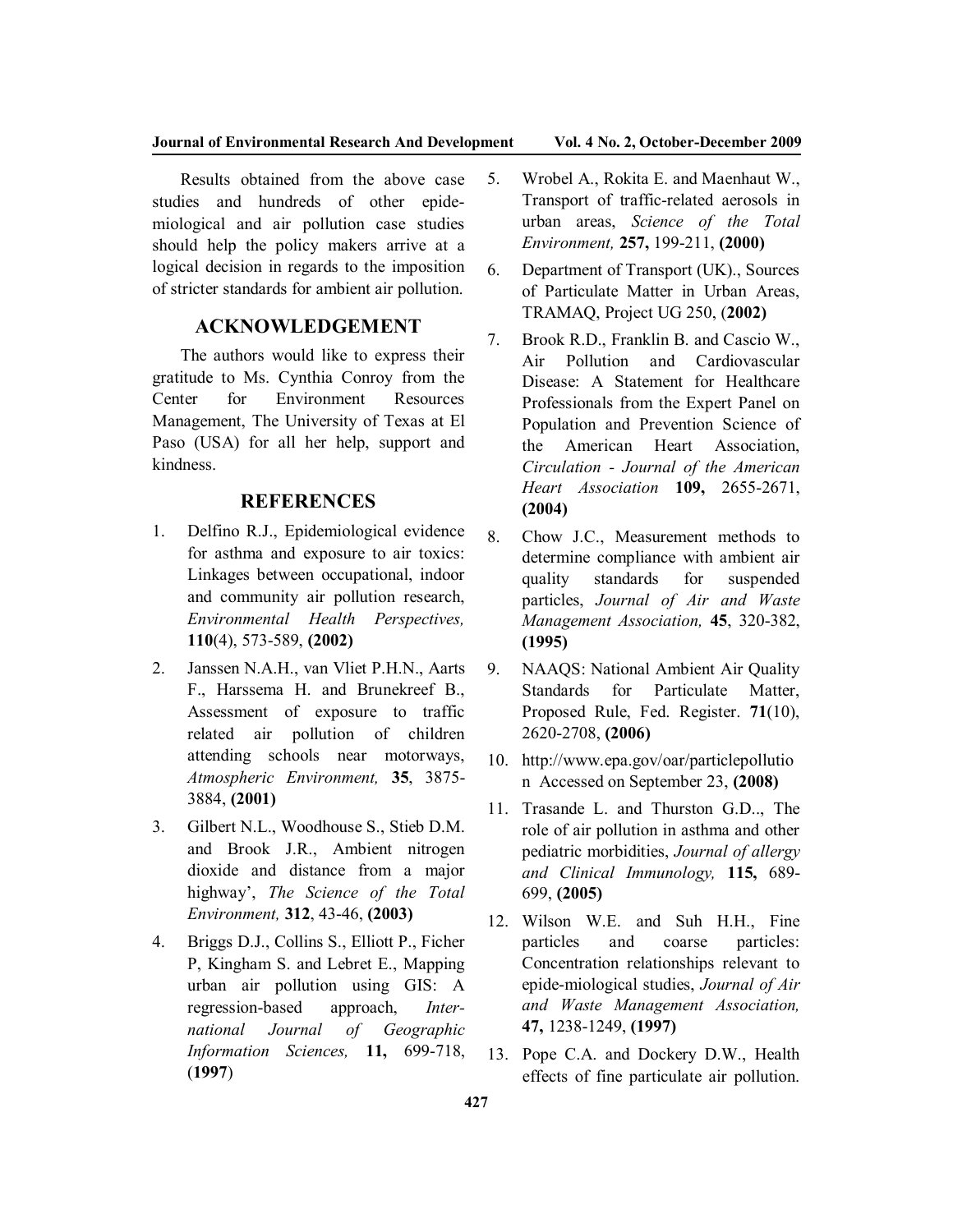Lines that connect, *The Journal of the Air and Waste Management Association,* **56,** 709-742, **(2006)**

- 14. Bates D., The effects of air pollution on children, *Environmental Health Perspectives,* September **103**(6), 49-53, (**1995)**
- 15. Salvi S., Health effects of ambient air pollution in children, *Pediatric Respiratory Reviews,* **8**, 275-280, **(2007)**
- 16. Kulkarni N. and Grigg J., Effects of Air Pollution on Children, *Pediatrics and Child Health,* **18**(5), 238-242, **(2008)**
- 17. Schwartz J., Air Pollution and children's health', *Pediatrics,* **113**(4), 1037-1043, **(2004)**
- 18. Moya J., Bearer C.F. and Etzel R.A., Children's behavior and physiology and how it affects exposure to environmental contaminants, *Pediatrics,* **113**(4), 996-1006, **(2004)**
- 19. Brook R.D., Franklin B. and Cascio W., Air Pollution and Cardiovascular Disease: A Statement for Healthcare Professionals from the Expert Panel on Population and Prevention Science of the American Heart Association, *Circulation- Journal of the American Heart Association,* **109,** 2655-2671, **(2004)**
- 20. Kunzli N., Jerrett M. and Mack W.J., Ambient Air Pollution and atherosclerosis in Los Angeles, *Environmental Health Perspectives,* **113,** 201-206, **(2005)**
- 21. Peters A., Von Klot S. and Heier M. Exposure to Traffic and the Onset of Myocardial Infarction, *The New*

*England Journal of Medicine,* **351**(17), 1721-1730, **(2004)**

- 22. World Health Organization, Nitrogen Oxides **(2nd edition),** *Environmental Health Criteria* **188.** Geneva, Switzerland : World Health Organization, International Program on Chemical Safety, **(1997).**
- 23. Lewne M, Cyrys J, Meliefste K, Hoek G, Brauer M, Fischer P, Gehring U, Heinrich J, Brunekreef B and Bellander T., Spatial variation in nitrogen dioxide in three European areas, *The Science of the Total Environment,* **332,** 217-230, **(2004)**
- 24. http://www.epa.gov/air/urbanair/co/hlth 1.html, Accessed October 15, **(2008).**
- 25. Brunekreef B, Jansen NAH, de Hartog J, Harssema H, Knape M and Van V. P., Air Pollution from truck traffic and lung function in children living near motorways, *Epidemiology,* **8,** 298-30, **(1997)**
- 26. Van Vliet P., Knape M., de Hartog J., Janssen N., Harssema H. and Brunekreef B., Motor vehicle exhaust and chronic respiratory symptoms in children living near freeways, *Environment Research,* **74,** 122-132, **(1997)**
- 27. English P., Neutra R., Scalf R., Sullivan M, Waller L and Zhu L., Examining associations between childhood asthma and traffic flow using a geographic information system, *Environmental Health Perspectives*, **107,** 761-767, **(1999)**
- 28. Gauderman W.J., Avol E., Lurmann F., Kuenzli N., Gilliland F., Peters J. and McConnell R., Childhood asthma and